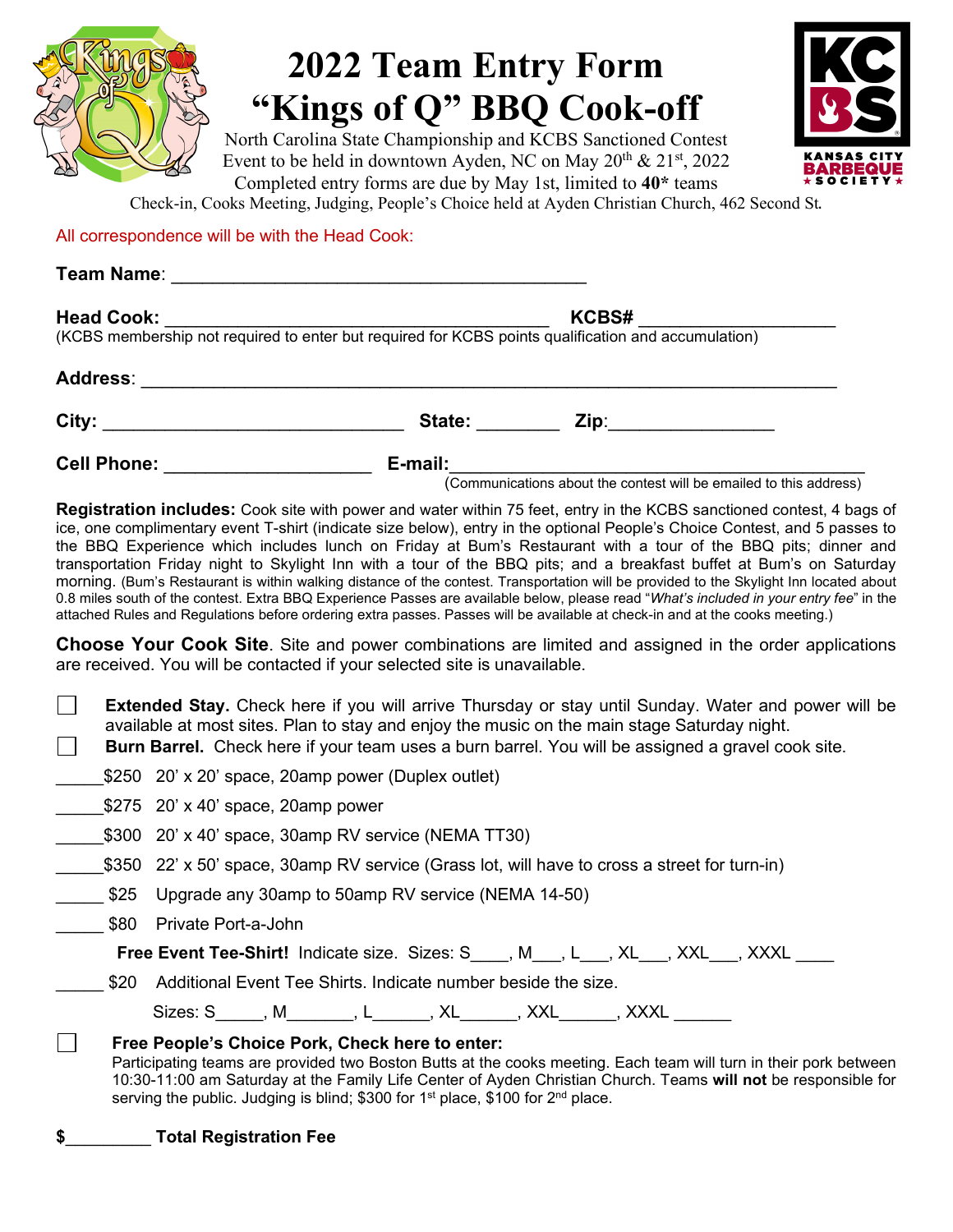#### **Payment Information, Check or Credit Card:**

I'm paying by check payable to: **Ayden BBQ Festival, Inc.** (include Team Name on your check).

Credit Card: Visa MasterCard

Name on Card: \_\_\_\_\_\_\_\_\_\_\_\_\_\_\_\_\_\_\_\_\_\_\_\_\_\_\_\_\_\_\_\_\_\_\_\_\_

Card Number: \_\_\_\_\_\_\_\_\_-\_\_\_\_\_\_\_\_\_\_-\_\_\_\_\_\_\_\_\_\_-\_\_\_\_\_\_\_\_\_ Expiration Date (mm/yyyy): \_\_\_\_/\_\_\_\_\_\_\_

3 Digit VCode/Security Code (on back of card):

**Link to W9 form**:<https://www.irs.gov/pub/irs-pdf/fw9.pdf>

Please download, fill out, print, sign and include with your application.

#### **Mail your payment, W9 form, and signed application to:**

Town of Ayden's "Kings of Q" BBQ Cook-off Attention: Stephen Smith PO Box 219, Ayden, NC 28513-0219 Contact Email: [aydenbbq@ayden.com](mailto:aydenbbq@ayden.com) Phone number: 252-481-5827

#### **Note:**

"The Kings of Q" committee reserves the right to reject any application. If your application is not accepted, your money will be refunded; however, no refunds will be given after a team is accepted into the competition. This is a rain or shine event.

#### **Special Request, ADA need, Rig size and type:**

If you have a special request or ADA needs please provide details below. This can be a request to place several teams together or your preference for a grass, paved, gravel, or street side cook site. Please advise if you have a disability requiring a paved cook site with close ADA access to the cooks' meeting and turn in. The committee will make every effort to honor your request, but it is not guaranteed.

 $\_$  ,  $\_$  ,  $\_$  ,  $\_$  ,  $\_$  ,  $\_$  ,  $\_$  ,  $\_$  ,  $\_$  ,  $\_$  ,  $\_$  ,  $\_$  ,  $\_$  ,  $\_$  ,  $\_$  ,  $\_$  ,  $\_$  ,  $\_$  ,  $\_$  ,  $\_$  ,  $\_$  ,  $\_$  ,  $\_$  ,  $\_$  ,  $\_$  ,  $\_$  ,  $\_$  ,  $\_$  ,  $\_$  ,  $\_$  ,  $\_$  ,  $\_$  ,  $\_$  ,  $\_$  ,  $\_$  ,  $\_$  ,  $\_$  ,  $\_$  , and the set of the set of the set of the set of the set of the set of the set of the set of the set of the set of the set of the set of the set of the set of the set of the set of the set of the set of the set of th  $\_$  ,  $\_$  ,  $\_$  ,  $\_$  ,  $\_$  ,  $\_$  ,  $\_$  ,  $\_$  ,  $\_$  ,  $\_$  ,  $\_$  ,  $\_$  ,  $\_$  ,  $\_$  ,  $\_$  ,  $\_$  ,  $\_$  ,  $\_$  ,  $\_$  ,  $\_$  ,  $\_$  ,  $\_$  ,  $\_$  ,  $\_$  ,  $\_$  ,  $\_$  ,  $\_$  ,  $\_$  ,  $\_$  ,  $\_$  ,  $\_$  ,  $\_$  ,  $\_$  ,  $\_$  ,  $\_$  ,  $\_$  ,  $\_$  ,  $\_$  , and the set of the set of the set of the set of the set of the set of the set of the set of the set of the set of the set of the set of the set of the set of the set of the set of the set of the set of the set of th

#### **Waiver of Liability:**

In consideration for accepting this entry, I, the undersigned, intending to be legally bound, hereby, for myself and my organizational entity, my heirs, my team members, executors and administrators, do hereby release, indemnify and hold harmless the, Kings of Q BBQ Cook-off and Festival (the "Event"), Ayden Christian Church, the Event Sponsors, the Kansas City Barbeque Society ("KCBS"), the Ayden BBQ Festival, Inc., and Town of Ayden, North Carolina along with their representatives, successors, employees, and volunteers for any and all claims arising from or during the Event, including without limitation, all costs, liabilities, judgments, expenses, damages or reasonable attorney fees. I hereby grant full permission to the Kings of Q BBQ Cook-off and Festival (the "Event"), Ayden Christian Church, the Event Sponsors, the Kansas City Barbeque Society ("KCBS"), the Ayden BBQ Festival Inc., and Town of Ayden, North Carolina and/or agents authorized by them, to use any photographs, video tapes, motion pictures, recordings and any other record of this event for any legitimate purpose.

**I agree to the terms of the Waiver of Liability, and I will abide by the Rules and Regulations of the Kansas City Barbeque Society and the "Kings of Q" BBQ Cook-off Rules and Regulations.** 

**Head Cook Signature** \_\_\_\_\_\_\_\_\_\_\_\_\_\_\_\_\_\_\_\_\_\_\_\_\_\_\_\_\_\_\_\_ **Date:** \_\_\_\_\_\_\_\_\_\_\_\_\_\_\_\_\_

RELEASE MUST BE SIGNED OR THIS ENTRY WILL NOT BE ACCEPTED.

*Upon receipt, The "Kings of Q" will send you a confirmation e-mail.*

*"Kings of Q" is required to file a 1099 with the IRS for the 2022 tax year for any team receiving more than \$600. A W-9 form [found here](https://www.irs.gov/pub/irs-pdf/fw9.pdf) is required from each team with the application. All checks will be made out to the Pitmaster and tax ID specified on the W-9. After the competition, all W9's of teams not receiving a cash prize will be shredded.*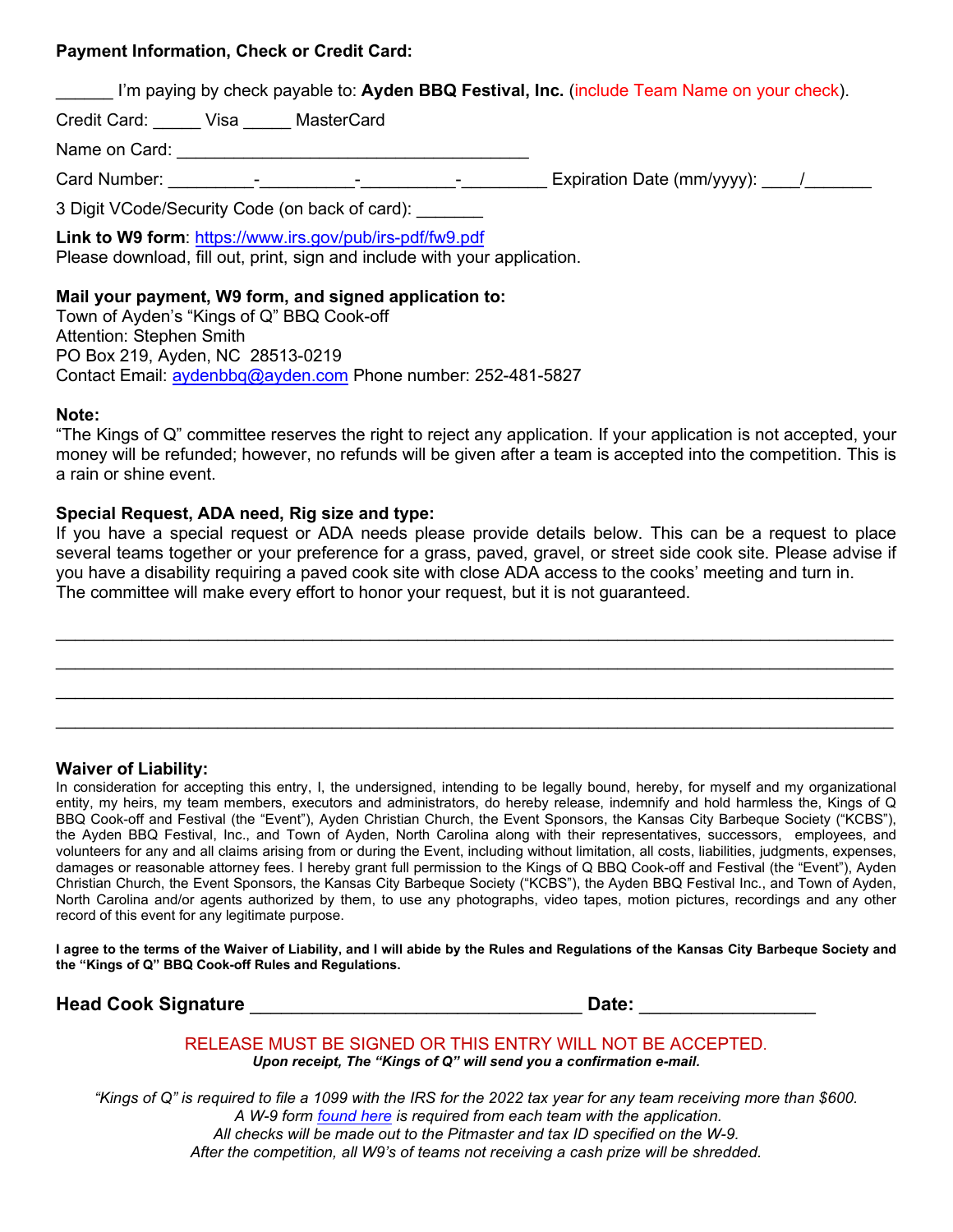

# **"Kings of Q" BBQ Cook-off** 2022 Rules and Regulations



# **The Contest:**

The "Kings of Q" BBQ Cook-off is sanctioned by the Kansas City Barbeque Society (KCBS). KCBS representatives will be onsite. Judging starts at noon on Saturday, May 20, 2022 using the blind judging system. The contest consists of four categories (chicken, pork ribs, pork, and beef brisket). All four categories are required for Grand Champion.

The contest is named in honor of the two local "Kings of Q", Latham "Bum" Dennis and the late Pete Jones. Both families run a successful BBQ restaurant and share family history as being decedents of Skilton Dennis. The Dennis family history stakes claim to the nation's first commercial barbecue establishment. In 1830, Skilton Dennis is said to have started selling pit cooked hog meat and cornbread out of a wagon in a community named Otter Town, the present town of Ayden. The Dennis clan is said to pass "that 'gift' with barbecue" from generation to generation.

## **KCBS Sanctioned:**

The Contest will be governed by the competition rules of the Kansas City Barbeque Society (KCBS). A complete set of rules can be found by visiting<https://www.kcbs.us/>

The following rules and regulations also apply to the competition:

- 1. All cook teams are responsible for reading and following the KCBS rules and regulations.
- 2. All cook teams are responsible for reading and understanding the contest information on the following pages.
- 3. Each team must have a 5 pound or larger, 3-A, 40BC rated fire extinguisher near all cooking devices.
- 4. Opened alcoholic beverages are only permitted on competition cook sites. No alcoholic beverages shall be distributed (given away or sold) to the general public.
- 5. Food or unapproved items are not to be distributed (given away or sold) to the general public by contestants.
- 6. The head cook is responsible for the actions of the team. Any violation of the contest rules will disqualify the team from the contest and the team may be asked to leave the event grounds.

# **Contact Information**

Town of Ayden "Kings of Q" BBQ Cook-off Attn: Stephen Smith PO Box 219, Ayden, NC 28513-0219 Email: [ssmith@ayden.com](mailto:ssmith@ayden.com) Phone number: 252-481-5827

# **Festival Location:**

The contest and festival will be in the downtown area of the Town of Ayden, North Carolina [\(www.ayden.com\)](http://www.ayden.com/). Ayden is a small town of about 5,100 people located about 8 miles south of Greenville. Ayden is best known for its long history in whole hog "Eastern Style" BBQ and home of "The Official Collard Festival of North Carolina" held every year the week after Labor Day, now in its 44<sup>th</sup> year [\(www.AydenCollardFestival.com\)](http://www.aydencollardfestival.com/). The BBQ Cook-off will be held in the BBQ Village centered around Ayden Christian Church (DOC), 462 Second Street. The festival will be held 2 blocks east along West Avenue. The festival will include amusement rides, Arts and Crafts, food vendors, shows by local enthusiasts, and live music on Friday and Saturday nights until 10:00pm. Visit our website for updates on the events at the festival.

## **Competition Host Location:**

**Check-in, Cooks Meeting, Judging, and People's Choice** will be held at Ayden Christian Church, 462 Second Street, located in the center of the BBQ Village**.** The Village encompasses an area dedicated to the contest located within a 2 block radius of the church. The festival and awards stage are located 2 blocks to the east on West Avenue along the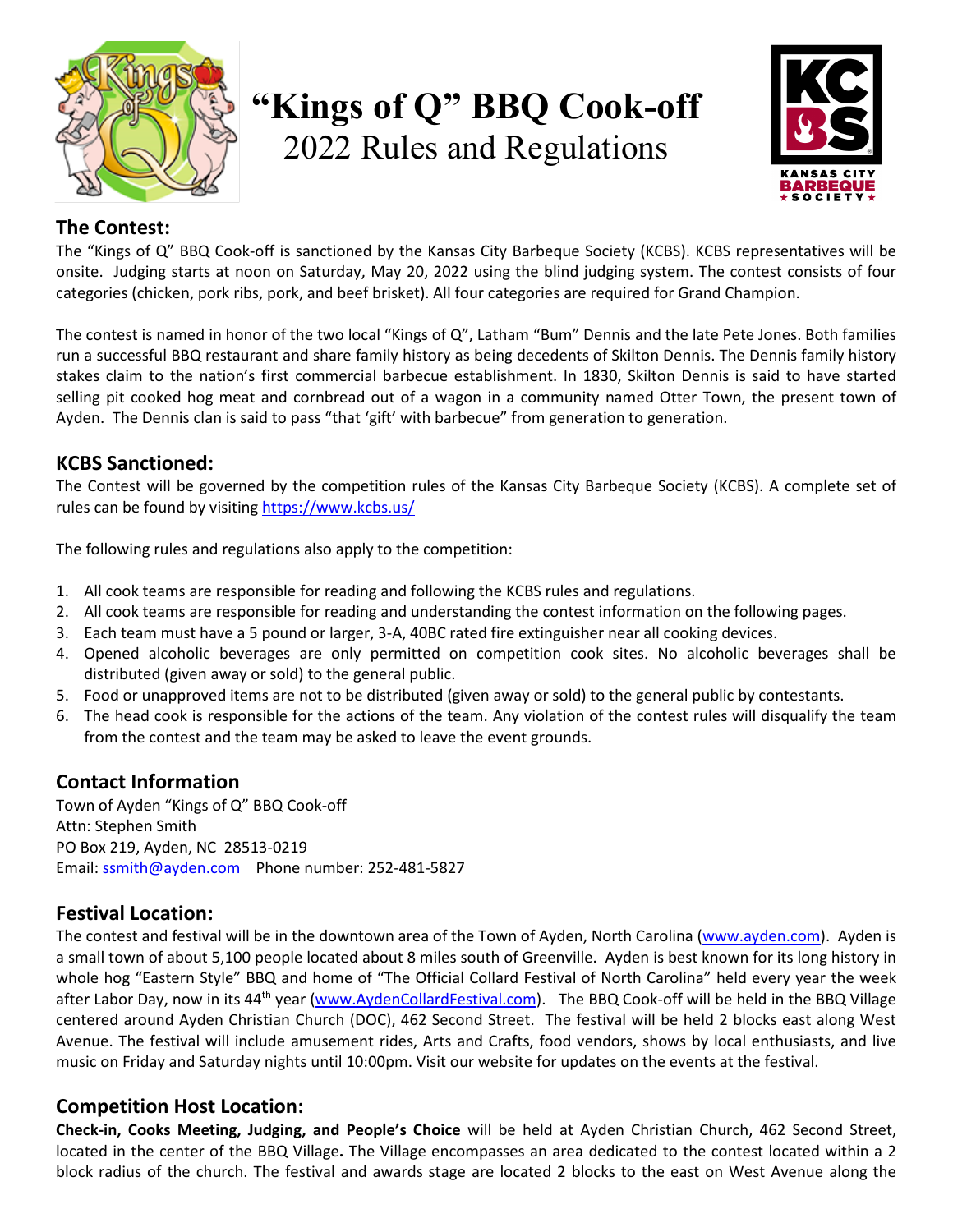railroad tracks. Awards will be presented Saturday afternoon at 5:00PM from the main stage on West Avenue. If there is inclement weather, the awards will be held in the Family Life Center of Ayden Christian Church.

## **Cook Team:**

A cook team shall consist of 1 head cook and as many assistants as the head cook deems necessary. A team may cook several pieces of meat per category, but may only turn in one entry per category. The turn in quantities will be a minimum of six (6) portions as stated in the KCBS rules. Any violation of the contest rules by any team member will disqualify the team from the contest. The head cook is responsible for the actions of the team and for each team member and for the actions of any guest of the team.

## **What's included in your entry fee:**

Entry fees are listed on the Official Entry Form and based upon site size and power requirements.

Upon notification of acceptance of your application and payment of the entry fees, your team is entered in the "Kings of Q" KCBS sanctioned contest and the optional People's Choice Pork Contest (if checked on the entry form).

You will be assigned a competition cook site of the size and power requirements as selected on the entry form (if available), with power and water located within 75 feet of your cook site. 4 bags of ice will be provided to the team site as needed, one complimentary event T-shirt, and five (5) passes to the **"BBQ Experience"** (see below). Extra T-Shirts, and a private Port-a-John can be ordered on the entry form.

**The BBQ Experience** is a tour highlighting the 2 local BBQ restaurants. The experience starts with lunch on Friday (11:30-1:30) at **Bum's Restaurant** along with a tour of their whole hog pits. Dinner on Friday night (5:00-6:30 PM) will be at the **Skylight Inn** with transportation provided. A tour of the pits will be available. The Experience concludes with breakfast Saturday morning (6:30-8:30am) at Bum's Restaurant. Team members and guest without a pass can still attend the functions but they will have to purchase their food and drink.

**Bum's Restaurant,** 566 Third Street, serves country-style food including fried chicken, whole hog BBQ, and a buffet table of freshly prepared vegetable sides like: cabbage, stewed rutabaga, black eyed peas, boiled potatoes, and collards grown in Bum's own garden, and the best banana pudding around. Bum's is located one block to the east of the contest at 566 Third Street.

**The Skylight Inn,** 4618 South Lee Street, is a recipient of a James Beard Award and known for their pit cooked whole hog BBQ. They have received a lot of media coverage over the past decade becoming one of the "Must Visit" BBQ Joints in the country. The Skylight Inn is located about 0.8 miles south of the BBQ Village.

# **Check-in/ Early Arrival/ Extended Stay:**

#### **Check-in: Friday, May 20, 2022 from 8:00am to 4:00pm. GPS address is 462 Second Street, Ayden, NC.**

Prior to the competition the Head Cook will receive several emails with updated information of the contest and festival activities. The week before the competition an email will be sent providing check-in information, a location map, and directions. Event direction signs will be installed along major thoroughfares directing cook teams to the check-in area.

**Early Arrival/Extended Stay:** Teams are welcome to arrive on Thursday after 1:00PM and leave on Sunday. Water and power will be provided. Please indicate this on the application or contact Stephen Smith one (1) week before the contest at [ssmith@ayden.com,](mailto:ssmith@ayden.com) or call 252-481-5827. Make plans now to stay and enjoy the Saturday night festivities including a band on the main stage. The amusements rides will be operating until 11:00PM.

#### **Meat Inspection:**

You may choose to have your competition meat inspected during check-in or once you are setup on your site. The meat inspector will be on-hand to ensure the competition meats are in compliance to the KCBS Rules. For KCBS competitions it is perfectly legal to trim the meat/pork/chicken in advance. If you are not ready for meat inspection during check-in, you will receive a ribbon to hang on your site somewhere visible to notify inspectors you are ready for a site visit and inspection. Meat inspection times are Friday, May 20<sup>th</sup>, 9:00am to 4:00pm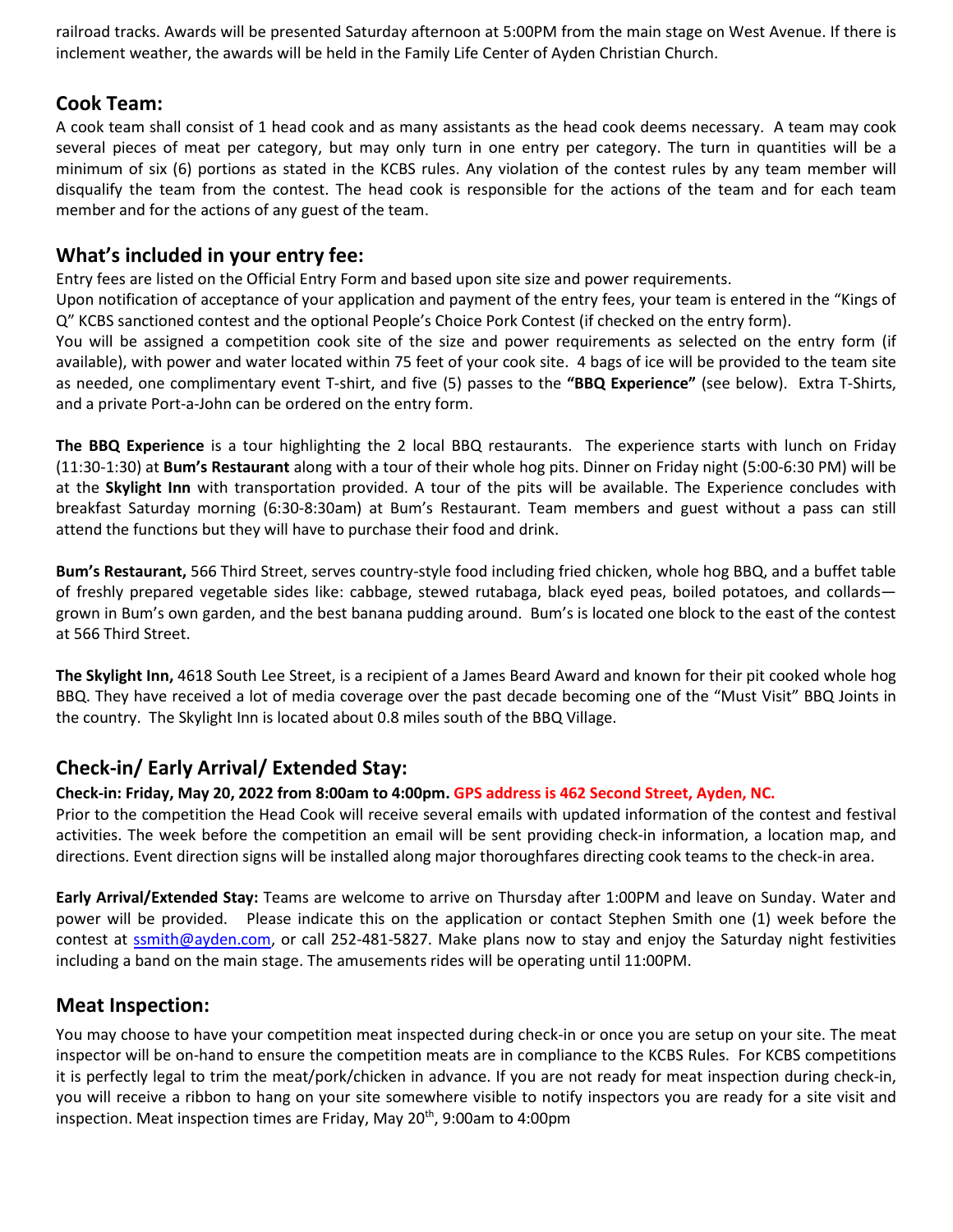## **Prize Money and Awards:**

Kings of Q is required to file a 1099 with the IRS for the 2022 tax year for any team receiving more than \$600. Before check in, each team must submit a W-9 form, as checks will be made out to the Pitmaster and tax ID you specified on the W-9 Form.

## **KCBS Prize Purse: \$10,000**

**Grand Champion:** \$2,000, a custom made chopping block, pair of engraved Cleavers, and a free entry into the 2023 "Kings of Q" BBQ Cook-off.

**Reserve Grand:** \$1,000, a custom made chopping block, pair of engraved Cleavers, and a free entry into the 2023 "Kings of Q" BBQ Cook-off.

#### **Each KCBS Category: Chicken, Ribs, Pork, Brisket**

1<sup>st</sup> Place: \$500, a cutting board, engraved Dexter Cleaver.

2<sup>nd</sup> Place: \$400, and a cutting board.

3<sup>rd</sup> Place: \$300, and a cutting board.

4<sup>th</sup> Place: \$200, and a cutting board.

5<sup>th</sup> Place: \$100, and a cutting board.

 $6<sup>th</sup> - 10<sup>th</sup>$  Place: \$50, and a bread board.

#### **People's Choice:**

1st Place: \$300, a cutting board, engraved Dexter Cleaver. 2<sup>nd</sup> Place: \$100, and a cutting board.

## **Competition Cook Site:**

- Each team will be assigned a competition cook site as selected on the team entry form. Pits, cookers, props, trailers, motor homes, vehicles, tents or any other equipment shall not exceed the boundaries of the team's assigned cook site. All seasoning and cooking of product shall be done within the assigned cooking site. Teams shall not share an assigned cooking site or cooking device.
- All travel ways must remain passable at all times for emergency vehicles. Please park all vehicles within the limits of your cook site or in the designated cook team parking areas.
- Each team must supply its own cooking ingredients, grills/smokers, utensils, tables, chairs, wood, charcoal, water hoses, power cables, and other materials needed by team.
- Open fires on the ground are not permitted. We understand that coals need to be created for smoking, so please keep all fires contained. Burn barrels will not be allowed on a paved cook site.
- A fire extinguisher must be readily available near the cookers at all times.
- Potable Water hook-ups will be available within 75' of all cook sites.
- Each team is provided, within 75 feet of their cook site, one (1) 120v/20amp duplex power outlet or a standard RV type 30amp or 50amp power outlet as selected on the team entry form. You must supply any adapters and extension cords. The Town of Ayden Electrical Department will be onsite for any power needs.
- If necessary, personal generators may be used but it must be a quiet operating generator with a manufacturer's noise rating of no more than 70dBa at 10 feet away. Any complaints of noisy generators may be cause to have the noise corrected immediately.
- When you need ice, just let one of the volunteers know and they will bring it to you.
- Barrels will be available for dumping hot ashes/ coals, and grey water with grease throughout the competition area. Grey water not containing grease may be emptied in vegetative areas. Grease should be disposed of with your regular trash (please double bag all bags containing grease).
- Trash shall be tied up and secured in a bag, then placed next to your site for pick up. Please don't over-fill trash bags. 96 gallon rollout containers will be provided throughout the competition site for the general public.
- Public "Port-a-Johns" will be located throughout the completion site. A private Port-a-John can be reserved on the entry form for \$80.00.
- Golf carts setup for highway use, bikes, and the like, are allowed in the competition area, but are not allowed in the festival area along West Avenue. Only persons with a valid driver's license are allowed to operate a golf cart on town streets. When not in use they must be parked on your cook site.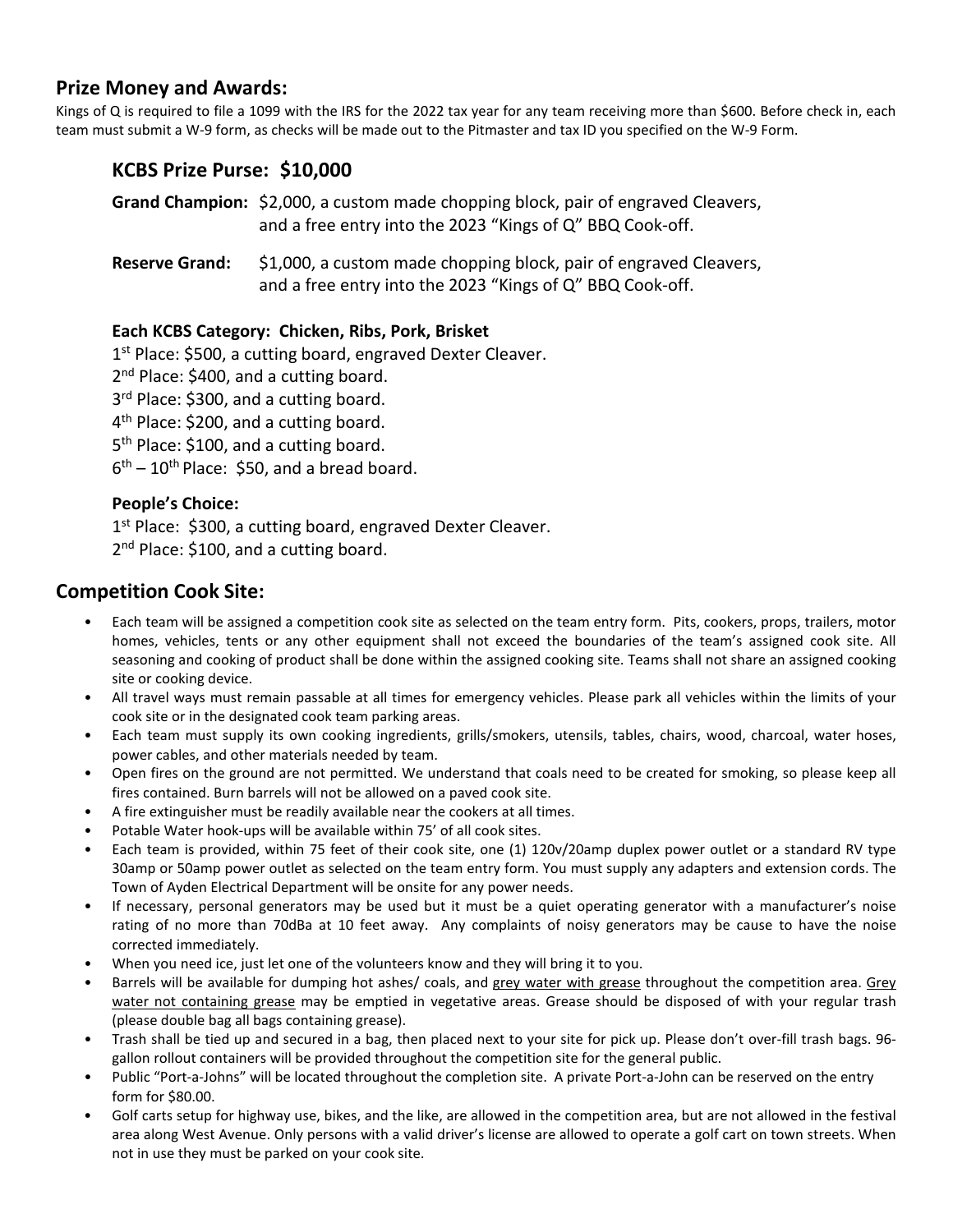## **Vehicle Parking:**

In addition to your truck/camper/trailer/toy-hauler/motor-home/primary vehicle, one additional vehicle will be permitted on your competition cook site; however, everything must fit in your space. Vehicles are not allowed to park in designated travel lanes in the competition area. The travel ways must remain passable at all times for emergency vehicles. For safety reasons, all other vehicles must park in separate, designated cook team parking areas. Vehicles parked in the competition area will not be allowed to come and go unless you are making deliveries to the cook site. We kindly ask that you not abuse this privilege. If you want uninhibited movement, please park in the designated cook team parking areas.

## **Cooks Meeting:**

The mandatory cooks meeting will be held Friday at 4:00pm in the Family Life Center of Ayden Christian Church.

## **People's Choice Pork Competition:**

First and foremost, you DO NOT have to serve the public. The Saturday People's Choice event is a big part of making our event a success in the eyes of the public, so teams are encouraged to participate.

For participating in this event, the organizer will provide each team at or before the cooks meeting with 2 Boston Butts to prep and smoke and a full-size aluminum pan to turn in their entry. Each team will turn in their covered pan of seasoned and sauced, chopped or pulled pork, between 11:00am - 11:30am on Saturday to the Family Life Center of Ayden Christian Church. The public will blindly sample and vote for their favorite pork. This event is a community fundraiser. The People's Choice winners will be announced during the Saturday awards ceremony on the main stage.

# **BBQ Product Vending (non-food):**

On your cooking site you may choose, free of charge, to sell barbeque products (not prepared food) such as commercial rubs, sauces, books, videos, cooking related items, or paraphernalia relating to your individual team. Beverages and onsite prepared foods, including competition meats, are not allowed to be sold without a food vending permit.

## **Food and Beverage Vending:**

If you wish to sell beverages, on site prepared food, including competition barbecue, you must fill out a food vendor application available on the event website. There will be a limited number of food vendors by type of food.

# **Safety & Security:**

- The Ayden Police Department and Fire Department will be on-site Friday 8:00am thru the last festival event Saturday night. The Police Department is located across from Bum's Restaurant on Third Street. All emergencies during the competition: Dial 911. Physical location of the BBQ Village is **462 Second Street**.
- The Head Cook is responsible for the conduct of his/her team members and any guests.
- Under no circumstances are alcoholic beverages to be distributed (given away or sold) to the public by the teams. Team members are expected to be discreet in consuming alcoholic beverages in a professional and responsible manner. **Opened alcoholic beverages are only permitted on the team's cook site.**
- All teams are requested to respect the rights of others with special emphasis against loud noise and music, profane language, and infringement on adjoining sites.
- Teams must conduct themselves in a professional manner at all times.

## **Clean-Up and Exiting:**

It is the responsibility of the contestant to see that the team's assigned cooking space is clean and orderly, and return the sites to pre-competition conditions following the contest. All fires must be put out, and all equipment removed from site. It is imperative that clean-up be thorough. Any team's assigned cooking space left in disarray or with loose trash, other than at trash containers, may disqualify the team from future participation at KCBS sanctioned events.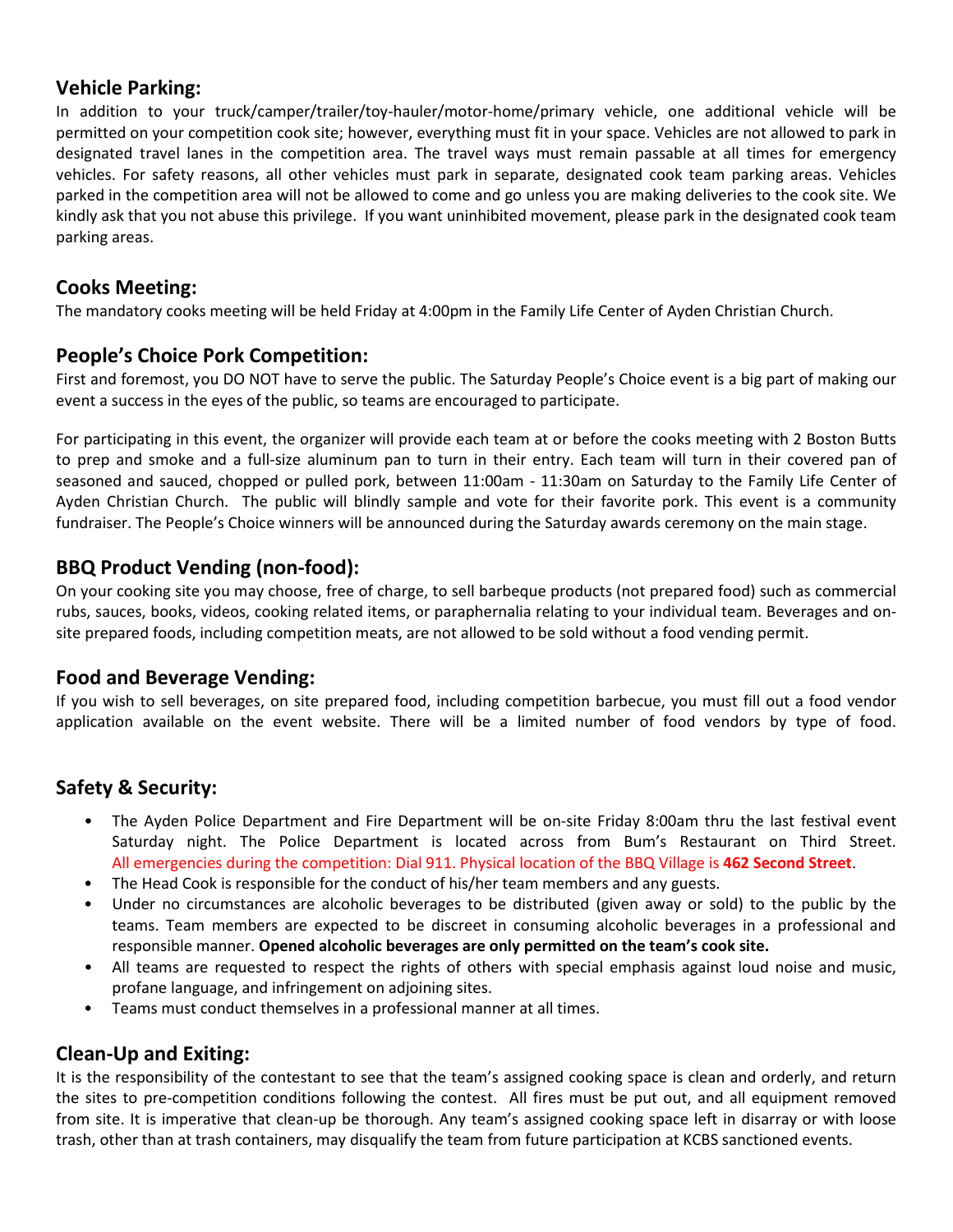# **Local Food and Drink**:

## **Downtown Ayden**

**Bums Restaurant** 566 3rd Street BBQ and County Cooking at its finest.

### **Andy's Grill and Pool Hall**

4264 Lee Street Family friendly, pool tables and video games Hamburgers, Hot Dogs, Breakfast sandwiches.

**Domino's Pizza**

4201 Lee Street Pizza, sandwiches 252-746-4042

#### **Cindirene's Tavern**

559 3rd Street Family friendly, craft beer and wine shop. On and off premises permits. Free live local music.

**Gwendy's Goodies** 514 2nd Street Made from scratch bakery items

**Marvels** 495 2nd Street Burgers/Sandwiches/Salads/Wraps

**Fryday Nite Fish** 521 1st Street Seafood and Soul food takeout

**The Doghouse Tavern** 506 2nd Street Bar/Pub

**0.8 Miles South Skylight Inn** 4618 Lee Street Whole Hog BBQ

## **0.7 Miles west on Third Street (NC 102)**

**Little J's Pizza and Subs** 249 3rd Street Subs, pizza, Chinese Food

**ABC Store** 246 3rd Street

#### **1 Mile west on Third Street (NC 102) at Hwy 11**

**Edwards Pharmacy and Grill** 131 3rd Street Drug store with food counter, sandwiches

**Mi Cabana** 156 3rd Street Mexican food

#### **Fast Food**

Hardees McDonalds inside the Handy Mart BoJangles No.1 Chinese Restaurant Subway Pizza Hut

**5 Miles North Sam Jones BBQ**, 715 W. Fire Tower Road, Winterville, NC. Pork BBQ, Ribs, Smoked Turkey, beer and wine.